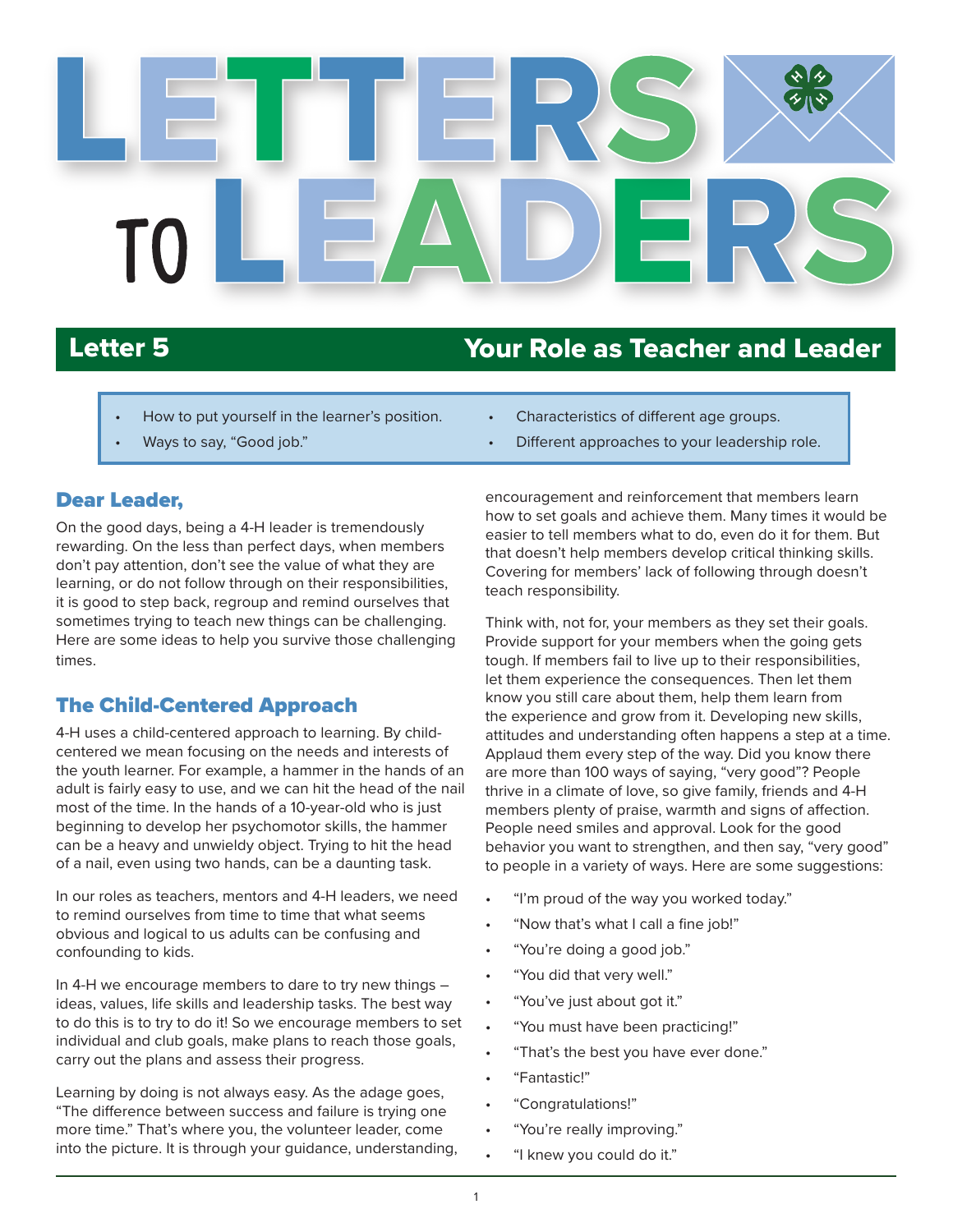

- "Right on!"
- "That's quite an improvement."
- "Superb!"
- "Now, you've figured it out!"

## Helping Members Learn

4-H leaders wear many hats, but the encourager hat is the most important. You help members feel like they belong and are accepted because they are viewed as capable by someone with high expectations for them.

When a group of 4-H alumni was asked what they learned from their 4-H leaders, alumni reported the following:

- Their leaders helped them become more responsible.
- They learned leadership and life skills.
- They tried new things.
- They contributed to their communities.
- They set meaningful goals.
- They learned how to get along with others.

Each age group has different characteristics and unique developmental needs. These characteristics and needs are good to keep in mind.

### Ages 6 to 8: Characteristics and Implications for Us

- Are at a period of slow, steady growth.
- Use active learning experiences.
- Learning how to use their bodies by mastering physical skills. Use small and large muscle activities.
- More interested in process than product. It's okay for 6 to 8 year olds to work on a project rather than completing it.
- Thinking is concrete. Use the senses to help the child experience things.
- Enjoys doing. Provide lots of opportunities for young people to be active.
- Learning to sort things into categories. Have youth collect things and sort in various ways.
- Learning how to be friends. May have several "best friends." Provide small group activities.
- Mixed genders may enjoy playing together. Involve all genders in the activities.
- Peer opinion is important. Small group activities are

effective. An adult is needed to share approval.

- Seeks adult approval because they are not confident enough yet to set their own standard. Offer support to the young people.
- Likes to play games but not ready to accept losing.
- Emphasize cooperative games in which every child wins.
- Learning coping skills is important. Point out reasons behind failures and offer suggestions for improvement.

# Ages 9 to 12: Characteristics and Implications for Us

- Are quite active, with boundless energy. Emphasize active learning experiences.
- Enjoy group activity. Emphasize group learning experiences.
- Have interests that often change rapidly, jumping from one thing to another. Encourage many brief learning experiences.
- Usually do best when work is laid out in small pieces.
- Use detailed outlines of the learning experiences.
- Need quidance from adults to stay at a task to achieve their best performance. Work closely with 4-H'ers in this age group through the life skills approach to leadership development.
- Admire and imitate older members. Encourage apprenticing with older 4-H'ers.
- Are easily motivated, eager to try something new.
- Provide a wide variety of learning experiences.
- Do not like to keep records and do not see the value in them; need assistance and close supervision.

# Ages 13 to 15: Characteristics and Implications for Us

- Are concerned about physical development, being liked by friends, social graces and personal hygiene and appearance (even though they don't like to admit it). Encourage learning experiences related to understanding yourself and getting along with others.
- Desire a sense of independence, yet they want and need their parents' help. Encourage working with adults and older teens to complete learning experiences and apprenticing.
- Are self-conscious, with many needing help to get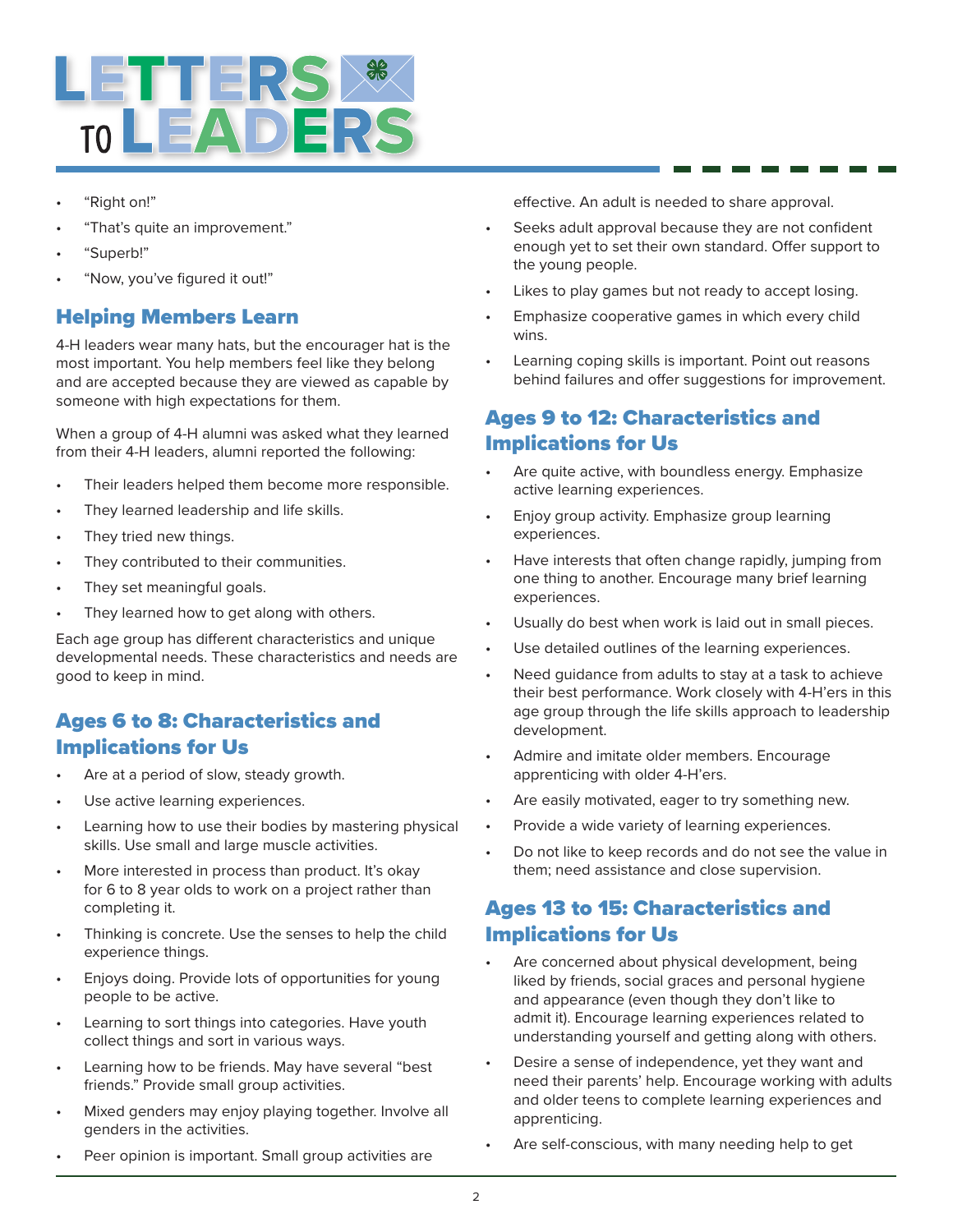

over inferiority complexes. Concentrate on developing individual skills.

- Want to get outside of their own community to explore. Provide learning experiences outside of the community.
- Are getting over the age of fantasy and beginning to think of what they will do when they grow up but are often unclear of needs and values. Relate leadership and life skills to career choices.
- Are interested in activities involving all genders. Encourage learning experiences involving all genders.
- Are interested in sports and active games. Encourage active, fun learning experiences.
- Encourage deeper exploration of leadership roles; encourage more detailed record-keeping of leadership experiences.
- Are ready for in-depth, longer learning experiences.

#### Ages 16 to 19: Characteristics and Implications for Us

- Social needs and desires high. Put more emphasis on personal development wherever possible (mental and social).
- Want and need a strong voice in planning own programs. Provide suggestions and several alternatives rather than detailed instructions.
- Want adult leadership. Emphasize guidance and counseling from adult leaders rather than directions. Recommend liberal use of discussion method.
- Quite interested in coeducational activities. Provide many opportunities for all genders to work together.
- Areas of interests are more restricted; patterns of interest becoming more definite. Project work can be considerably more in depth.
- Need vocational guidance. Include suggestions and information of a career exploration nature.
- Developing community consciousness. Recommend civic projects of a service nature.
- Beginning to think of leaving home for college, employment, marriage, etc. Put emphasis on economics (management, budgets, record-keeping, credit, etc.). Many who go to college will not return to their present community after graduation.
- Interested in travel and adventure. Trips rather than medals and ribbons should be provided as incentives.

#### What Kind of Leader Will You Be?

Equally important as your teaching role is your leadership role. How much leadership and ownership your members feel for their club depends on how much you give them. Here are some examples of different leadership roles you can fill with your club.

- Us-and-our club. The leader knows the individual members well and is interested in them and in what they do. The club belongs to all the youth, and the club will be most successful when it exists for the members' benefit. The leader says, "Let's go," "Let's find out," "How shall we best do this?" The leader takes an active part in club affairs but does not control them.
- Leader-alongside club. The leader moves along beside the club and with it. The leader watches the progress, offers suggestions and actively helps do the work. The leader is genuinely interested and enjoys being a leader, but does not have a feeling of owning the club. He or she sees that the job is done.
- Leader-out-in-front club. The leader is out in front and draws the club behind. Soon the leader speaks of "my club," which may make it appear to others that the club belongs to the leader. Programs may be planned, but they reflect only the leader's wishes.
- Hands-off club. The leader is in the back, makes no decisions for the group and forces the group and the individuals to chart their own courses. Good as well as bad decisions, plans and programs are permitted to develop. Strong clubs get stronger under this type of leadership. Weak clubs may fall apart.

Which relationship is right? No one style of leadership is the "right" one. In fact, depending on the situation, each one could be "right." The trick is to find the one that works best for you in your group. You'll probably find yourself most comfortable and the members happiest in one of the four types of relationships. As interests and experience change, so does the relationship. For example, in a new club starting with young members, you would probably be most effective "pushing or pulling" the club along. Would this still be the "right" relationship after the members and club have had a year or two of experience? Probably not. The 4-H club experience provides valuable learning for leaders as well as members.

While the members learn by doing, you can learn by leading! Have fun!